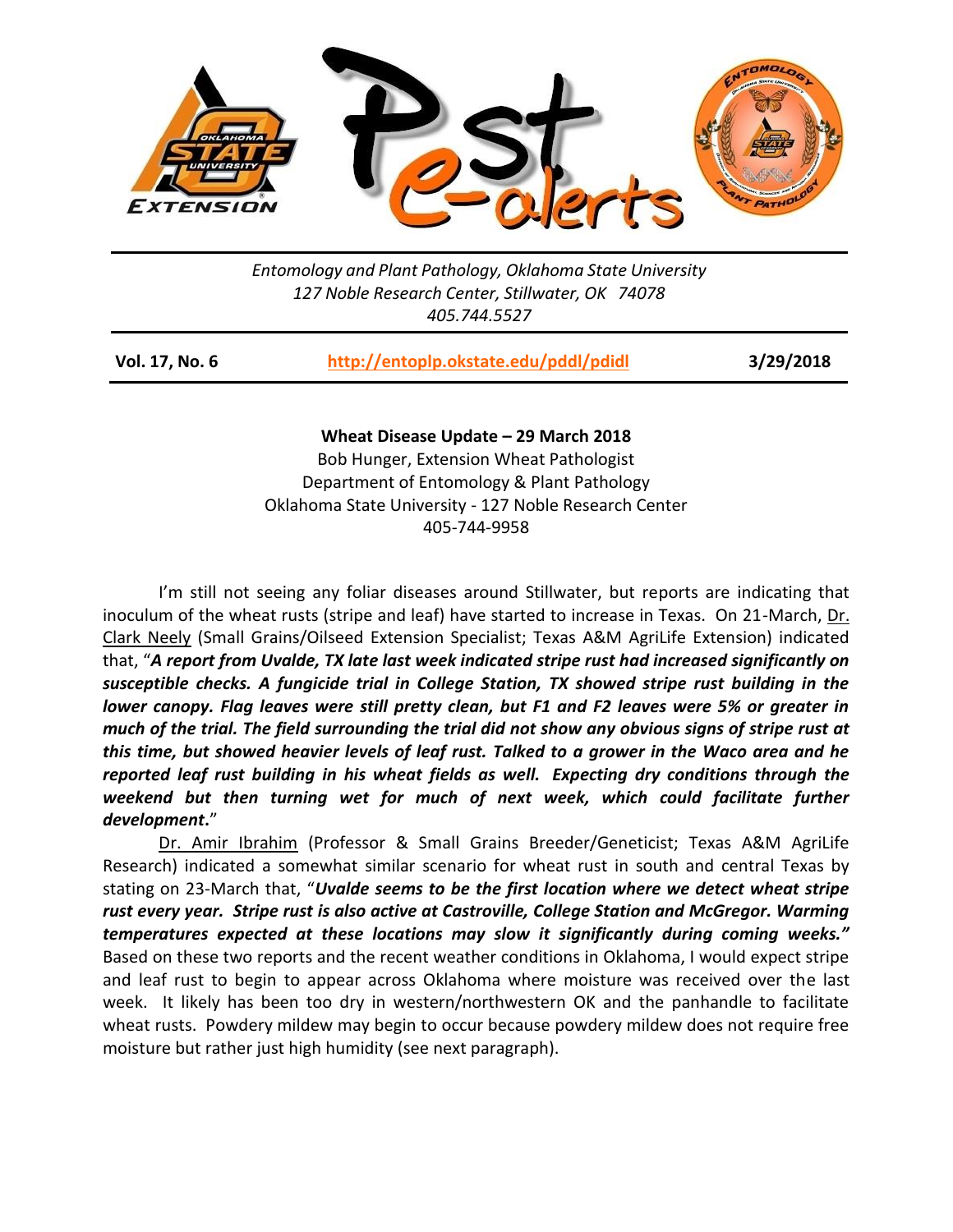Lanie Hale (Wheeler Brothers located in Geary, OK) indicated on 29-March that, "I've been in lots of fields this week; Canton, Okeene, Loyal, Geary, Greenfield and Calumet areas. The dry weather is taking its toll now and reducing harvested bushels daily in most fields I've been in. I'm seeing winter grain mites and brown wheat mites, with a few green bugs and cherry aphids. In some of these fields the mites are taking additional yield also. Mites are a dry weather pest, if we could get a good rain the wheat would outgrow them but if it doesn't rain, there's not going to be much of crop even if sprayed. Heavily grazed fields are failing, but the late planted, well fertilized, ungrazed fields are holding on fairly well (Figure 1). Brian and I saw lots of Powdery Mildew (Figure 2). This was a field with a thin stand, open canopy, top of the hill, red ground."



Figure 1. Grazed field (to the right) compared to a not-grazed field (to the left) in western/westcentral Oklahoma on about 28-March-2018. (Credit: Lanie Hale, Wheeler Brothers).